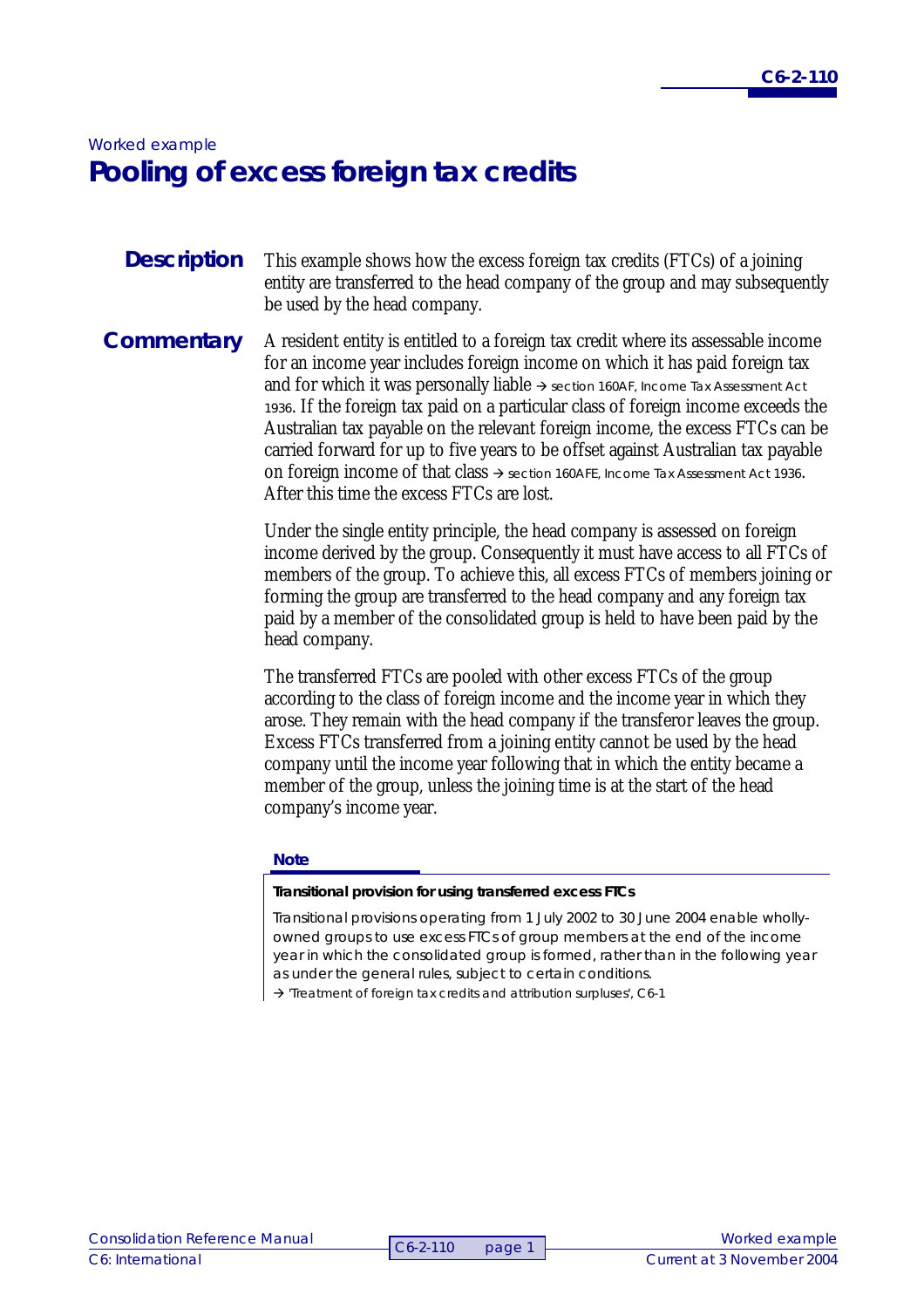## **Example**

As shown in figure 1, HCo (the head company) acquires all the membership interests in ACo on 1 January 2004. It chooses to form a consolidated group on 30 June 2005. On 30 June 2006, HCo acquires all the membership interests in BCo, which immediately becomes part of the consolidated group. HCo disposes of all its interests in BCo on 31 December 2006, at which time BCo leaves the group. All three companies have an income year ending 30 June. Facts

**Figure 1: Timeline of events** 



The excess FTCs of HCo and ACo immediately before the group's formation time of 30 June 2005 are shown in tables 1 and 2 respectively.

The excess FTCs held by BCo immediately before the joining time are shown in table 3.

#### **Table 1: Excess FTC balances of HCo**

|                | Year excess credits arose |      |      |      |      |  |
|----------------|---------------------------|------|------|------|------|--|
|                | 2001                      | 2002 | 2003 | 2004 | 2005 |  |
| Passive income |                           | \$36 |      | \$53 |      |  |
| Other income   |                           |      |      |      |      |  |

### **Table 2: Excess FTC balances of ACo**

|                | Year excess credits arose |      |       |      |       |  |
|----------------|---------------------------|------|-------|------|-------|--|
|                | 2001                      | 2002 | 2003  | 2004 | 2005  |  |
| Passive income | \$75                      | \$24 |       | \$19 | \$88  |  |
| Other income   |                           |      | \$217 |      | \$101 |  |

#### **Table 3: Excess FTC balances of BCo**

|                | Year excess credits arose |      |      |      |      |      |
|----------------|---------------------------|------|------|------|------|------|
|                | 2001                      | 2002 | 2003 | 2004 | 2005 | 2006 |
| Passive income |                           | \$32 |      | \$57 | \$48 | \$33 |
| Other income   | \$80                      | \$4  | \$62 |      | \$50 | \$97 |

Assume that the excess FTCs are not used by HCo to offset the Australian tax payable on foreign income of the group derived after consolidation.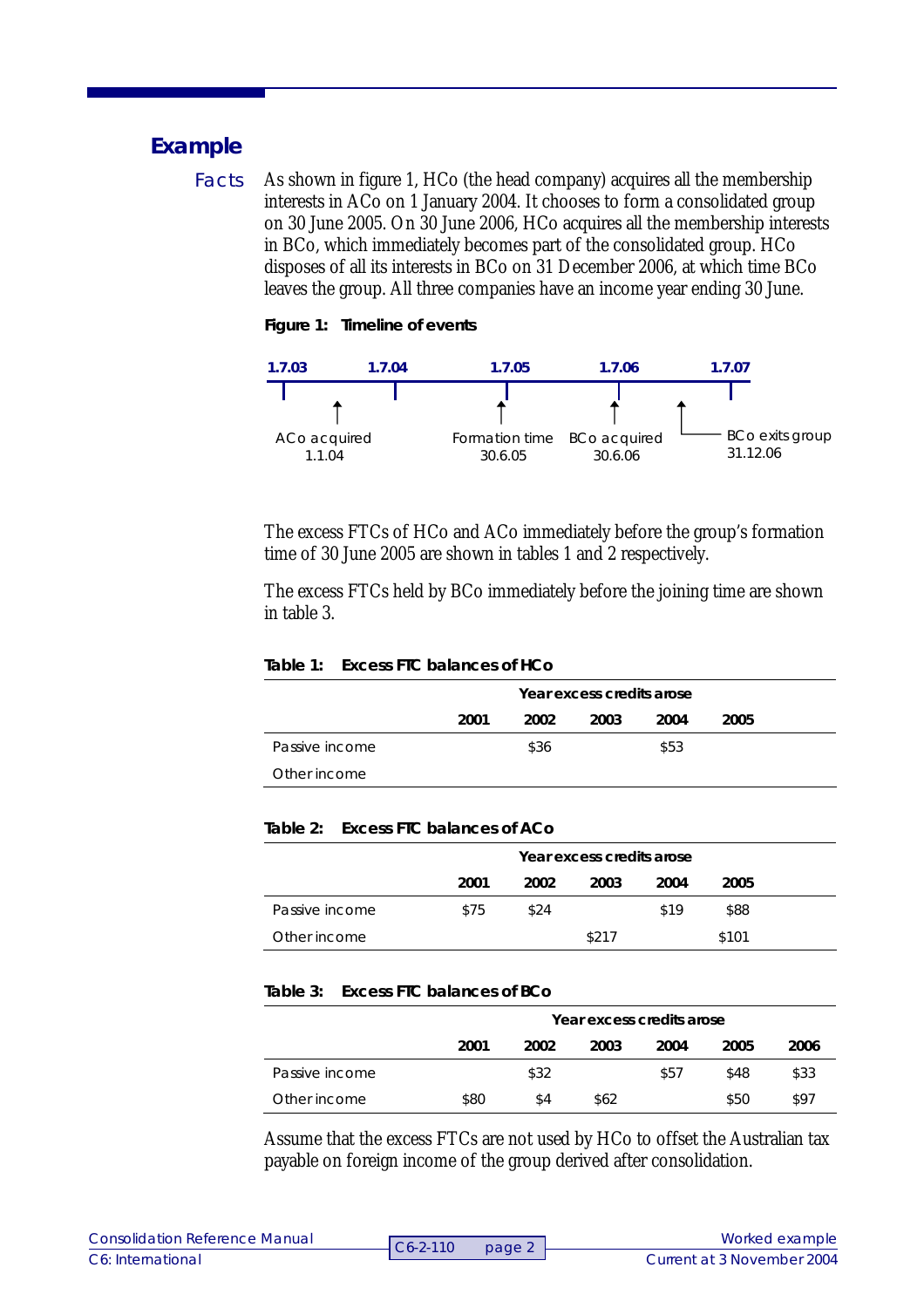ACo becomes a member of HCo's consolidated group before the start of HCo's 2006 income year. The five-year limit for carrying forward excess FTCs has not been exceeded. This means all ACo's excess FTCs (transfer credits) are available to HCo to be used to offset the Australian tax payable on foreign income of the group assessable at the end of the 2006 income year. **Calculation** 

> BCo has not become a member of the consolidated group before the start of HCo's 2006 income year. This means the only excess FTCs available to be used by HCo at the end of its 2006 income year are its own and those transferred by ACo – that is, the balances shown in table 4.

|                   |            | Year excess credits arose |      |       |      |       |  |
|-------------------|------------|---------------------------|------|-------|------|-------|--|
|                   |            | 2001                      | 2002 | 2003  | 2004 | 2005  |  |
|                   | <b>HCo</b> |                           | \$36 |       | \$53 |       |  |
| Passive<br>income | ACo        | \$75                      | \$24 |       | \$19 | \$88  |  |
|                   | Total      | \$75                      | \$60 |       | \$72 | \$88  |  |
|                   | <b>HCo</b> |                           |      |       |      |       |  |
| Other<br>income   | ACo        |                           |      | \$217 |      | \$101 |  |
|                   | Total      |                           |      | \$217 |      | \$101 |  |

**Table 4: Pooled excess FTCs of HCo (available at 30 June 2006)** 

However, BCo becomes a member of the consolidated group before the start of HCo's 2007 income year. This means the excess FTCs transferred from BCo that arise in the 2002 to 2006 income years are now available to be used by HCo at the end of its 2007 income year. They are available despite the fact that BCo leaves the group before the end of that income year. The excess FTCs that arise in the 2001 income year that have not been or are unavailable to be used by HCo at the end of its 2006 income year exceed the five-year carry-forward limit for excess FTCs and are lost.

Therefore, the excess FTCs available to HCo at the end of its 2007 income year are as shown in table 5.

|                   |            | Year excess credits arose |       |       |       |      |
|-------------------|------------|---------------------------|-------|-------|-------|------|
|                   |            | 2002                      | 2003  | 2004  | 2005  | 2006 |
|                   | <b>HCo</b> | \$36                      |       | \$53  |       |      |
| Passive<br>income | ACo        | \$24                      |       | \$19  | \$88  |      |
|                   | <b>BCo</b> | \$32                      |       | \$57  | \$48  | \$33 |
|                   | Total      | \$92                      |       | \$129 | \$136 | \$33 |
|                   | <b>HCo</b> |                           |       |       |       |      |
| Other<br>income   | ACo        |                           | \$217 |       | \$101 |      |
|                   | <b>BCo</b> | \$4                       | \$62  |       | \$50  | \$97 |
|                   | Total      | \$4                       | \$279 |       | \$151 | \$97 |

**Table 5: Pooled excess FTC balances of HCo (available at 30 June 2007)**